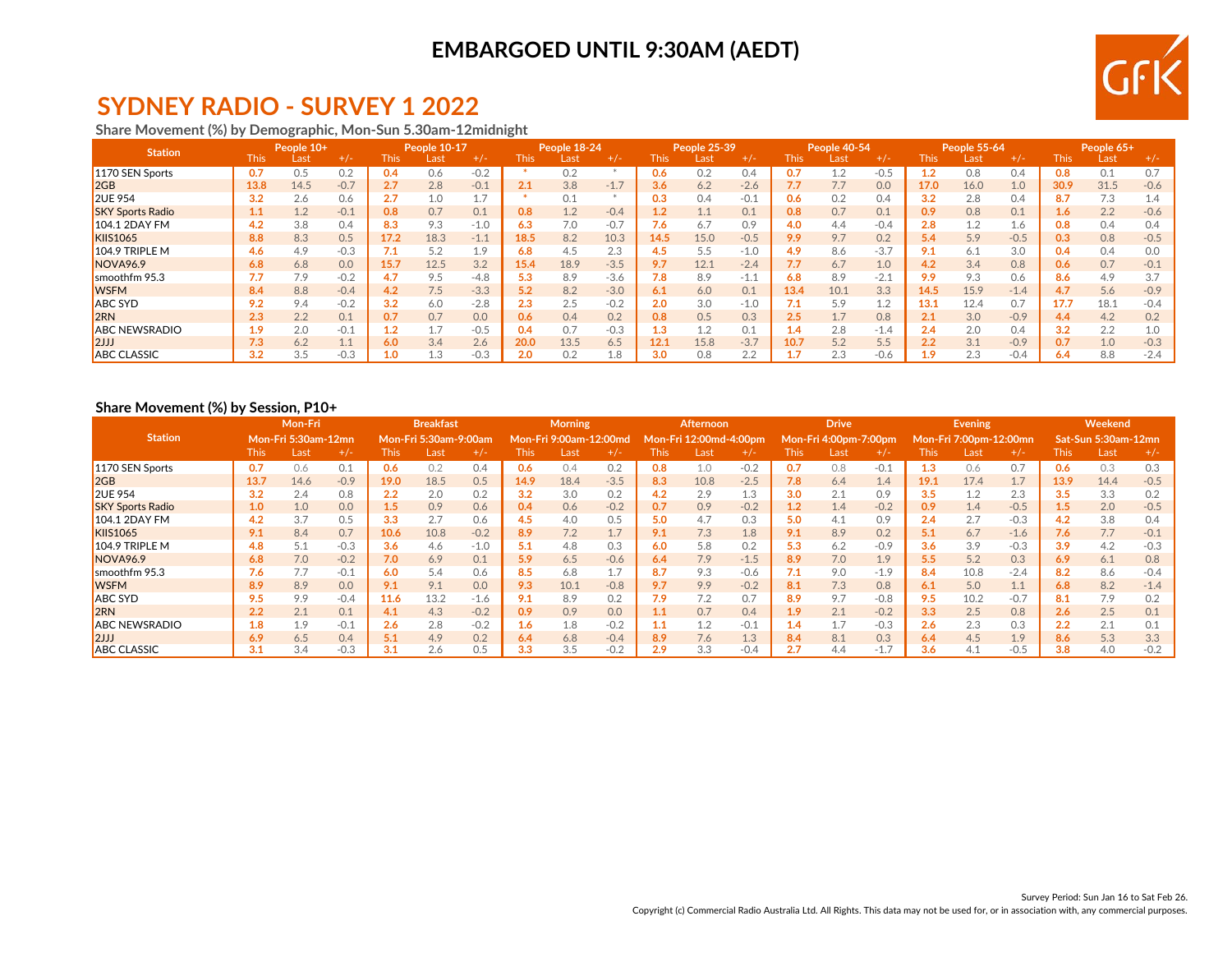## **EMBARGOED UNTIL 9:30AM (AEDT)**



## **SYDNEY RADIO - SURVEY 1 2022**

**Cumulative Audience (000's) by Demographic, Mon-Sun 5.30am-12midnight**

| <b>Station</b>          |             | People 10+ |       |             | People 10-17 |       |             | People 18-24 |          |             | People 25-39 |           |             | People 40-54 |       |             | <b>People 55-64</b> |                |             | People 65+ |       |
|-------------------------|-------------|------------|-------|-------------|--------------|-------|-------------|--------------|----------|-------------|--------------|-----------|-------------|--------------|-------|-------------|---------------------|----------------|-------------|------------|-------|
|                         | <b>This</b> | Last       | $+/-$ | <b>This</b> | Last         | $+/-$ | <b>This</b> | Last         | $+/-$    | <b>This</b> | Last         | $+/-$     | <b>This</b> | Last         | $+/-$ | <b>This</b> | Last                | $+/-$          | <b>This</b> | Last       | $+/-$ |
| 1170 SEN Sports         | 76          | 44         | 32    |             |              |       |             |              |          | 26          | 6            | 20        |             | 14           | -3    | 10          |                     |                | 22          |            | 18    |
| 2GB                     | 748         | 681        | 67    | 47          | 29           | 18    | 37          | 20           | 17       | 86          | 71           | 15        | 132         | 141          | $-9$  | 125         | 115                 | 10             | 321         | 304        | 17    |
| <b>2UE 954</b>          | 246         | 201        | 45    |             | 20           | -3    |             |              |          | 31          | 16           |           | 24          | 12           | 12    |             |                     | 17             | 127         | 115        | 12    |
| <b>SKY Sports Radio</b> | 159         | 138        | 21    | 29          | 23           | Ô     | $\sim$      |              | 3        | 49          | 35           | 14        | 23          | 24           | -1    | 23          | 19                  | 4              | 26          | 32         | -6    |
| <b>104.1 2DAY FM</b>    | 701         | 622        | 79    | 105         | 125          | $-20$ | 121         | 73           | 48       | 258         | 222          | 36        | 126         | 145          | $-19$ |             |                     | 14             | 39          | 21         | 18    |
| <b>KIIS1065</b>         | 1062        | 1076       | $-14$ | 184         | 200          | $-16$ | 197         | 100          | 97       | 398         | 440          | $-42$     | 207         | 237          | $-30$ | 57          | 74                  | $-17$          | 19          | 24         | $-5$  |
| 104.9 TRIPLE M          | 615         | 548        | 67    | 99          | 92           |       | 55          | 46           | 9        | 178         | 154          | 24        | 180         | 171          |       |             |                     | 4              | 27          | 12         | 15    |
| NOVA <sub>96.9</sub>    | 1095        | 1012       | 83    | 192         | 196          | $-4$  | 216         | 153          | 63       | 401         | 393          | 8         | 194         | 190          |       | 68          | 60                  | 8              | 23          | 20         |       |
| Ismoothfm 95.3          | 976         | 1000       | $-24$ | 102         | 122          | $-20$ | 87          | 86           |          | 298         | 291          |           | 199         | 222          | $-23$ | 146         | 157                 | $-11$          | 143         | 122        | 21    |
| <b>WSFM</b>             | 810         | 796        | 14    | 93          | 101          | -8    | 52          | 64           | $-12$    | 165         | 155          | 10        | 247         | 204          | 43    | 144         | 169                 | $-25$          | 108         | 104        |       |
| ABC SYD                 | 630         | 642        | $-12$ | 50          | 64           | $-14$ | 36          | 42           | -6       | 79          | 62           |           | 126         | 118          |       | 121         | 111                 | 10             | 217         | 245        | $-28$ |
| l2RN                    | 226         | 190        | 36    | 15          | 22           |       |             |              | $\Omega$ | 31          | 20           | 11        | 50          | 34           | 16    | 34          | 32                  | $\overline{2}$ | 92          | 77         | 15    |
| <b>ABC NEWSRADIO</b>    | 346         | 311        | 35    | 34          | 38           | -4    |             |              |          | 89          | 48           | 41        | 66          | 82           | -16   | 55          |                     | 10             | 89          | 87         |       |
| $\vert$ 2JJJ            | 637         | 567        | 70    | 73          | 59           | 14    | 101         | 92           | 9        | 255         | 252          | $\bigcap$ | 164         | 119          | 45    | 30          | 26                  | $\overline{4}$ | 14          | 19         | -5    |
| <b>ABC CLASSIC</b>      | 330         | 272        | 58    | 31          | 32           | -1    | 30          |              | 23       | 76          | 36           | 40        | 73          | 66           |       | 33          | 36                  | -3             | 87          | 95         | -8    |
| Total                   | 4567        | 4518       | 49    | 471         | 465          |       | 466         | 470          | $-4$     | 1283        | 1248         | 35        | 986         | 995          |       | 576         | 577                 |                | 785         | 763        | 22    |

#### **Cumulative Audience (000's) by Session, P10+ [Potential: 4834]**

|                         | Mon-Fri |                     |       | <b>Breakfast</b> |                              |       | <b>Morning</b> |                        |       | <b>Afternoon</b> |                        |          |             | <b>Drive</b>          |       |             | Evening,               |         | <b>Weekend</b> |                     |       |
|-------------------------|---------|---------------------|-------|------------------|------------------------------|-------|----------------|------------------------|-------|------------------|------------------------|----------|-------------|-----------------------|-------|-------------|------------------------|---------|----------------|---------------------|-------|
| <b>Station</b>          |         | Mon-Fri 5:30am-12mn |       |                  | <b>Mon-Fri 5:30am-9:00am</b> |       |                | Mon-Fri 9:00am-12:00md |       |                  | Mon-Fri 12:00md-4:00pm |          |             | Mon-Fri 4:00pm-7:00pm |       |             | Mon-Fri 7:00pm-12:00mn |         |                | Sat-Sun 5:30am-12mn |       |
|                         | This    | Last                | $+/-$ | <b>This</b>      | Last                         | $+/-$ | This           | Last                   | $+/-$ | <b>This</b>      | Last                   | $+/-$    | <b>This</b> | Last                  | $+/-$ | <b>This</b> | Last                   | $+/-$   | <b>This</b>    | Last                | $+/-$ |
| 1170 SEN Sports         | 63      | 37                  | 26    | 25               | 23                           |       | 30             |                        | 13    | 29               | 23                     |          | 25          | 20                    |       | 31          |                        | 24      | 39             | 23                  | 16    |
| 2GB                     | 666     | 640                 | 26    | 497              | 479                          | 18    | 384            | 392                    | -8    | 309              | 309                    | $\Omega$ | 238         | 232                   | 6     | 210         | 203                    |         | 501            | 453                 | 48    |
| <b>2UE 954</b>          | 201     | 165                 | 36    | 95               | 72                           | 23    | 98             |                        | 17    | 119              | 92                     | 27       | 87          | 56                    | 31    | 49          | 39                     | 10      | 151            | 127                 | 24    |
| <b>SKY Sports Radio</b> | 106     | 113                 | $-7$  | 63               | 42                           | 21    | 33             | 53                     | $-20$ | 32               | 47                     | $-15$    | 27          | 39                    | $-12$ | 24          | 16                     | 8       | 93             | 87                  |       |
| <b>104.1 2DAY FM</b>    | 601     | 540                 | 61    | 283              | 221                          | 62    | 230            | 227                    | 3     | 251              | 246                    |          | 265         | 224                   | 41    | 110         | 124                    | $-14$   | 367            | 312                 | 55    |
| <b>KIIS1065</b>         | 976     | 987                 | $-11$ | 565              | 573                          | -8    | 433            | 427                    | 6     | 420              | 433                    | $-13$    | 416         | 419                   | $-3$  | 164         | 203                    | $-39$   | 606            | 628                 | $-22$ |
| $104.9$ TRIPLE M        | 527     | 464                 | 63    | 234              | 235                          | -1    | 214            | 194                    | 20    | 223              | 239                    | $-16$    | 261         | 233                   | 28    | 94          | 103                    | -9      | 311            | 299                 | 12    |
| NOVA <sub>96.9</sub>    | 931     | 886                 | 45    | 490              | 442                          | 48    | 348            | 319                    | 29    | 399              | 421                    | $-22$    | 422         | 416                   | 6     | 196         | 181                    | 15      | 657            | 582                 | 75    |
| smoothfm 95.3           | 851     | 853                 | $-2$  | 404              | 392                          | 12    | 375            | 370                    | 5     | 407              | 434                    | $-27$    | 353         | 413                   | $-60$ | 214         | 248                    | $-34$   | 594            | 668                 | $-74$ |
| <b>IWSFM</b>            | 726     | 706                 | 20    | 418              | 400                          | 18    | 337            | 366                    | $-29$ | 354              | 434                    | $-80$    | 336         | 301                   | 35    | 156         | 120                    | 36      | 459            | 488                 | $-29$ |
| ABC SYD                 | 528     | 587                 | $-59$ | 379              | 397                          | $-18$ | 251            | 325                    | $-74$ | 277              | 292                    | $-15$    | 231         | 292                   | -61   | 167         | 175                    | -8      | 400            | 402                 | $-2$  |
| 2RN                     | 187     | 157                 | 30    | 134              | 111                          | 23    | 68             | 60                     | 8     | 69               | 59                     | 10       | 64          | 65                    | $-1$  | 53          | 47                     | 6       | 141            | 131                 | 10    |
| <b>ABC NEWSRADIO</b>    | 283     | 277                 | 6     | 188              | 193                          | -5    | 110            | 103                    |       | 88               | 87                     |          | 79          | 88                    | $-9$  | 80          | 66                     | 14      | 202            | 177                 | 25    |
| 2JJ                     | 526     | 510                 | 16    | 280              | 270                          | 10    | 222            | 238                    | $-16$ | 260              | 276                    | $-16$    | 313         | 304                   |       | 106         | 116                    | $-10$   | 372            | 347                 | 25    |
| <b>ABC CLASSIC</b>      | 286     | 244                 | 42    | 132              | 109                          | 23    | 119            | 126                    | $-7$  | 111              | 128                    | $-17$    | 84          | 128                   | $-44$ | 81          |                        | $\circ$ | 164            | 173                 |       |
| Total                   | 4336    | 4349                | $-13$ | 3299             | 3169                         | 130   | 2720           | 2709                   |       | 2783             | 2878                   | $-95$    | 2734        | 2760                  | $-26$ | 1529        | 1557                   | $-28$   | 3739           | 3641                | 98    |